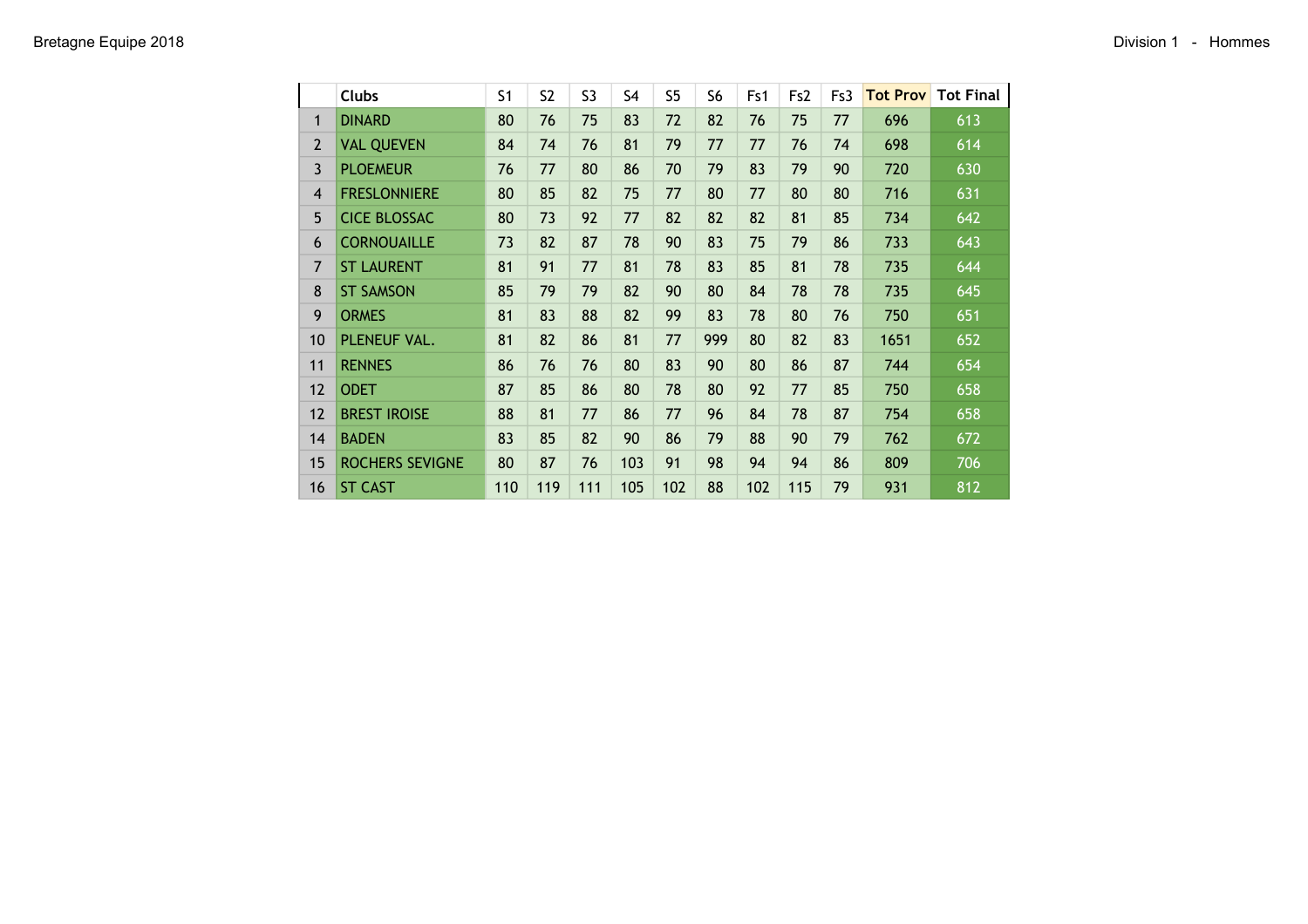|                | <b>Clubs</b>           | S <sub>1</sub> | S <sub>2</sub> | S <sub>3</sub> | S4  | Fs1 | Fs <sub>2</sub> | <b>Tot Prov</b> | <b>Tot Final</b> |
|----------------|------------------------|----------------|----------------|----------------|-----|-----|-----------------|-----------------|------------------|
| $\mathbf{1}$   | <b>LANNIRON</b>        | 84             | 80             | 77             | 100 |     |                 | 341             | 241              |
| $\overline{2}$ | <b>SABLES D'OR</b>     | 82             | 83             | 78             | 97  |     |                 | 340             | 243              |
| $\overline{3}$ | <b>DINARD</b>          | 76             | 90             | 97             | 81  |     |                 | 344             | 247              |
| $\overline{4}$ | <b>LA FRESLONNIERE</b> | 83             | 85             | 84             | 87  |     |                 | 339             | 252              |
| 5              | <b>ODET</b>            | 90             | 87             | 105            | 78  |     |                 | 360             | 255              |
| 6              | LAC AU DUC             | 79             | 84             | 108            | 99  |     |                 | 370             | 262              |
| $\overline{7}$ | <b>CICE BLOSSAC</b>    | 79             | 92             | 92             | 103 |     |                 | 366             | 263              |
| 8              | <b>BADEN VANNES</b>    | 82             | 83             | 100            | 102 |     |                 | 367             | 265              |
| 9              | <b>ST LAURENT</b>      | 93             | 86             | 101            | 87  |     |                 | 367             | 266              |
| 10             | <b>CESSON SEVIGNE</b>  | 80             | 97             | 90             | 111 |     |                 | 378             | 267              |
| 11             | <b>ST CAST</b>         | 81             | 101            | 97             | 91  |     |                 | 370             | 269              |
| 12             | <b>ST MALO</b>         | 80             | 92             | 102            | 100 |     |                 | 374             | 272              |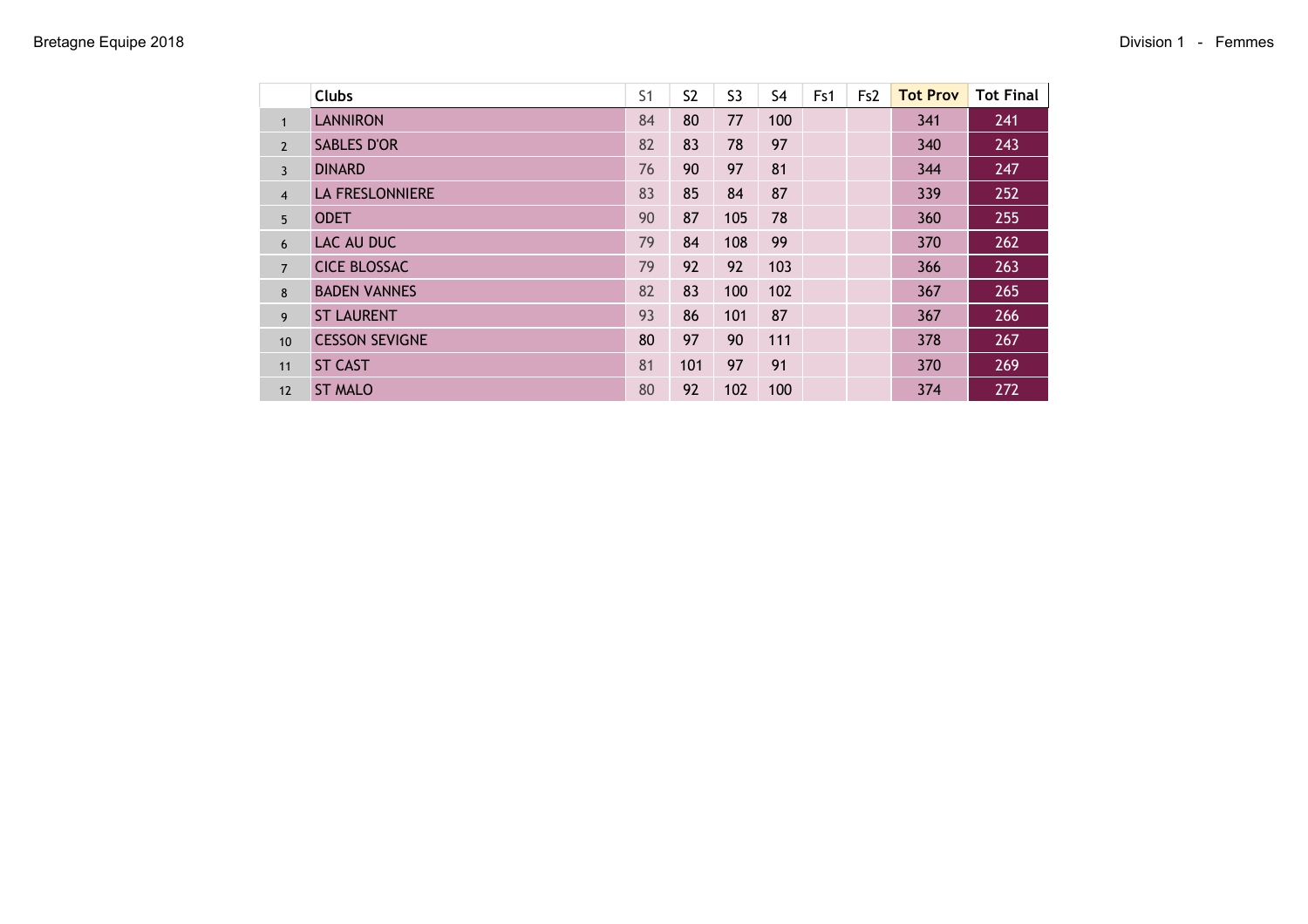| Clubs                 | S1  | <b>S2</b> | S <sub>3</sub> | S <sub>4</sub> | Fs1 | Fs <sub>2</sub> |      | <b>Tot ProvTot Final</b> |
|-----------------------|-----|-----------|----------------|----------------|-----|-----------------|------|--------------------------|
| 1 LAC AU DUC          | 79  | 81        | 86             | 77             | 86  | 83              | 492  | 406                      |
| 2 BREST ABERS         | 82  | 82        | 84             | 93             | 81  | 79              | 501  | 408                      |
| <b>3 RHUYS KERVER</b> | 84  | 79        | 77             | 87             | 90  | 82              | 499  | 409                      |
| 4 CARANTEC            | 77  | 83        | 81             | 94             | 86  | 83              | 504  | 410                      |
| 5 LANCIEUX            | 88  | 81        | 74             | 87             | 82  | 88              | 500  | 412                      |
| 6 AJONCS D'OR         | 87  | 83        | 80             | 91             | 82  | 82              | 505  | 414                      |
| 7 BELLE ILE           | 87  | 99        | 80             | 85             | 86  | 81              | 518  | 419                      |
| 8 ST MALO             | 91  | 82        | 92             | 80             | 83  | 86              | 514  | 422                      |
| 9 CAP MALO            | 104 | 76        | 83             | 89             | 89  | 88              | 529  | 425                      |
| 10 BOISGELIN          | 89  | 86        | 91             | 81             | 88  | 83              | 518  | 427                      |
| 11 CESSON SEVIGNE     | 86  | 89        | 80             | 86             | 89  | 91              | 521  | 430                      |
| 12 LANNIRON           | 88  | 82        | 95             | 87             | 94  | 82              | 528  | 433                      |
| 13 PEN AR BED         | 81  | 84        | 85             | 106            | 88  | 96              | 540  | 434                      |
| 14 KERBERNEZ          | 85  | 89        | 89             | 88             | 88  | 88              | 527  | 438                      |
| 15 RIMAISON           | 85  | 87        | 90             | 95             | 90  | 97              | 544  | 447                      |
| 16 TREMEUREUC         | 91  | 90        | 87             | 98             | 105 | 87              | 558  | 453                      |
| 17 LA CRINIERE        | 91  | 94        | 94             | 82             | 93  | 96              | 550  | 454                      |
| 18 CADEN              | 92  | 109       | 93             | 101            | 95  | 93              | 583  | 474                      |
| 19 BEGARD             | 93  | 98        | 102            | 90             | 113 | 98              | 594  | 481                      |
| 20 CARHAIX            | 89  | 125       | 111            | 89             | 999 | 91              | 1504 | 505                      |
| 21 SABLES D'OR        | 999 | 999       | 999            | 999            | 999 | 999             | 5994 | 4995                     |